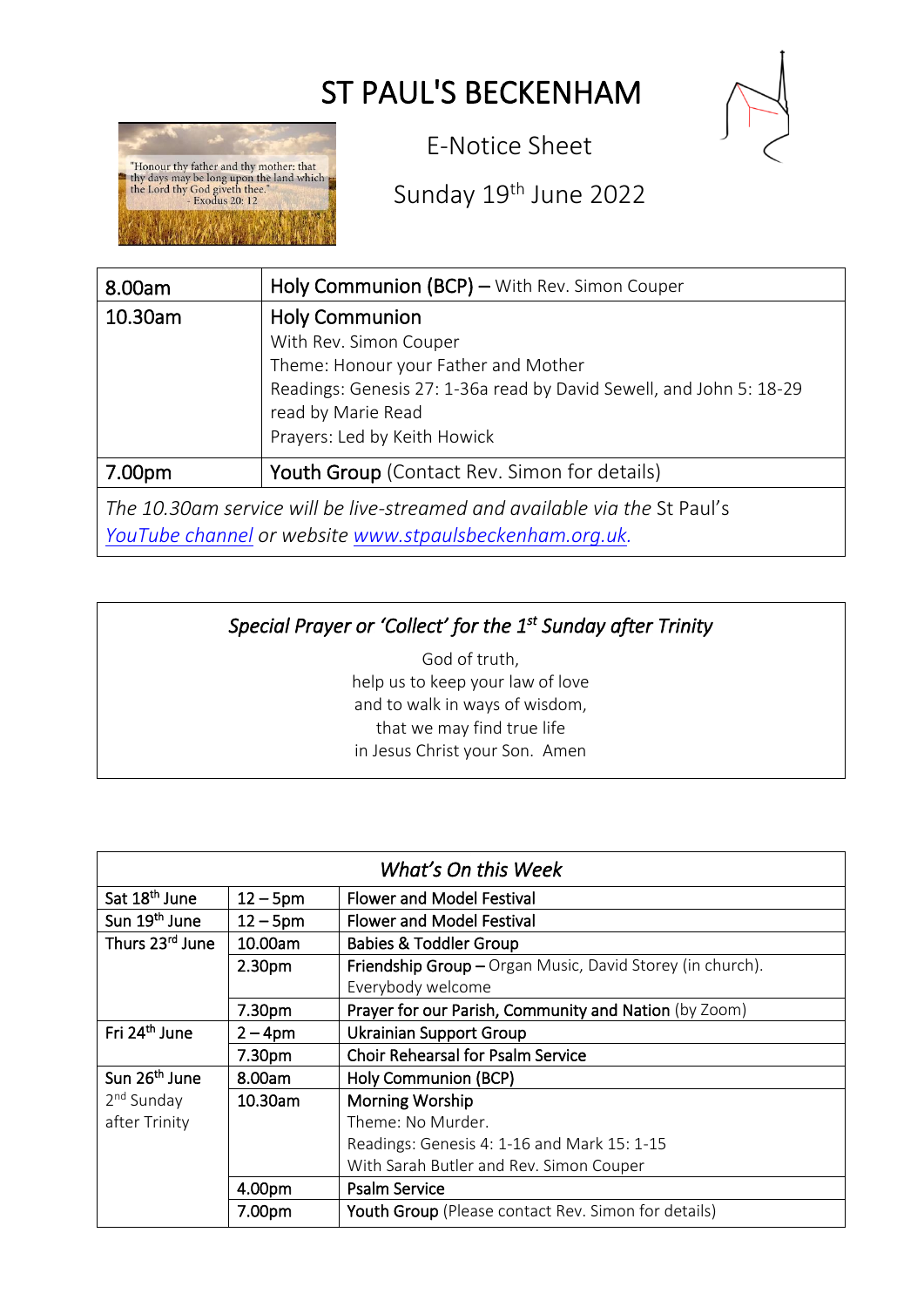#### *Praying through 150 Psalms*

Every Monday, Wednesday and Friday we are encouraged to pray our way through all 150 Psalms as part of our 150<sup>th</sup> celebrations. The Psalms for this week are:

Friday 17<sup>th</sup> June - Psalm 64 Monday 20<sup>th</sup> June – **Psalm 65** Friday 24<sup>th</sup> June – **Psalm 67**  $\overline{a}$ 

Wednesday 22 $^{nd}$  June – Psalm 66

#### *St Paul's Notices*

Flower and Model Festival,  $18<sup>th</sup>$  and  $19<sup>th</sup>$  June – The flower and model exhibitions will be on display from 12 noon – 5pm on Saturday  $18<sup>th</sup>$  and Sunday  $19<sup>th</sup>$  June. All welcome. Most of the exhibitions will also be on display next week.

First Round of Top of the Pew Competition - Sunday 19<sup>th</sup> June sees the first round of the Top of the Pew competition for the St Paul's team. We shall be competing against a team from the Methodist Church, in the Wesley Room at the Methodist Church in Bromley Road at 7.45pm for 8pm. Entrance is through the new glass extension to the right of the church. All supporters will be very welcome. Refreshments are provided.

**Psalm Service –** Our next Psalm service is on Sunday 26<sup>th</sup> June, at 4pm. We shall be singing six Psalms and two hymns that are based on Psalms. All are welcome. If you would like to join our small choir, there will be two rehearsals - on Friday  $17<sup>th</sup>$  and Friday  $24<sup>th</sup>$  June at 7.30pm in church. More information from David Storey on 020 8663 9441.

Used Stamp Collection - Last year the used stamp collection for the Leprosy Mission raised an amazing £91,710 countrywide. Please continue to bring your used stamps (foreign or UK) and put them in the boxes provided at the back of church.

PCC Notices – Agendas and minutes of PCC meetings are posted on our website and on the PCC noticeboard at the back of church. Please pray for the PCC and all its members and for wisdom in their discussions and decision-making.

150<sup>th</sup> Merchandise – If you wish to order your  $150<sup>th</sup>$  memento(s) in the first round of orders, please give your form to Stephanie in the office or to Rev. Simon by Wednesday  $22<sup>nd</sup>$  June. Neema Crafts, our mission partners in Tanzania, are providing our 150<sup>th</sup> anniversary mementos, and we have selected five items from their fabulous range, to which they are adding our logo. We have the choice of an apron, tea towel, notebooks, cushion cover and tote bag. We (St Paul's) are managing all the orders, so please do not get in touch with Neema for  $150<sup>th</sup>$ gifts. More details are on our website or at the back of church. All proceeds go to supporting the wonderful work of Neema.

Tea and Coffee – Many thanks to the Clockhouse Homegroup for serving tea and coffee on Sunday 19<sup>th</sup> June. On 26<sup>th</sup> June, the Lakeside Homegroup will be on duty.

Church Open for Private Prayer - The church building is open for private worship between 9am and dusk every day.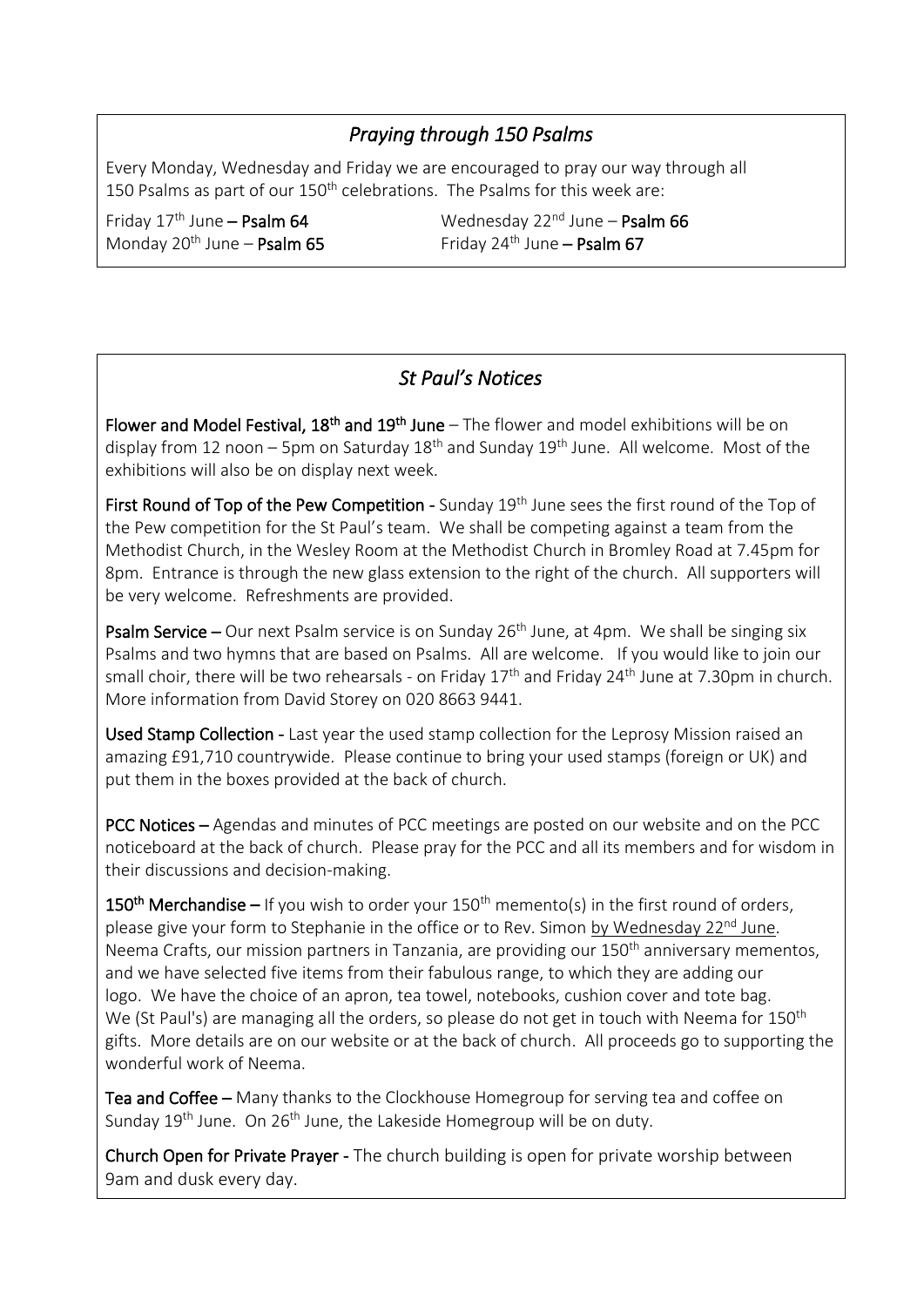#### *Community Notices*

Open Garden in aid of St Christopher's Hospice – Sunday  $19<sup>th</sup>$  June,  $11am - 5pm$ , 33 Manor Way. For more information and to book, go to [https://shop.stchristophers.org.uk/product/manorway/,](https://shop.stchristophers.org.uk/product/manorway/) or email Tracy on [t.blackmore@stchrstophers.org.uk.](mailto:t.blackmore@stchrstophers.org.uk) Advance booking advised but not essential.

**Strawberry Tea –** Saturday 25<sup>th</sup> June, 2 – 5pm, Beckenham Baptist Church, Elm Road (in the Church Garden) – in aid of St Christopher's Hospice. Everyone welcome.

St George's Festival for Beckenham 2022, including Sunday  $26<sup>th</sup>$  June, 8pm - The Sixteen, An Immortal Legacy. A distinctly British programme spanning over 500 years of choral music. For full programme details and ticket prices, visit [www.stgeorgesarts.co.uk.](http://www.stgeorgesarts.co.uk/)

Social Club for Adults with Autism and Learning Difficulties  $-$  Tuesday evenings, 6pm  $-$  8pm at 243 Beckenham Road, BR3 4RP. The club is a welcoming place where adults with autism and learning difficulties can socialise, chat, play games and make friends. Entry is £6. For more information emai[l Aaliyah.Vita@choicesupport.org.uk](mailto:Aaliyah.Vita@choicesupport.org.uk) or ring 020 8464 2897.

Foodbanks –Donations for CAP (Penge) and Living Well can be left in the tub outside the Vicarage. The following items are particularly needed: Tea, coffee, rice, tins of spaghetti, tomatoes, fish, peas, carrots, green beans. Please double-check that items are in date and do not contain any alcohol. It is helpful if you can bring any donations in a strong carrier bag.

Living Well have launched a "Cost of Living Crisis" fundraising campaign and have been approved for matched funding by the National Emergencies Trust Local Fund. For more info and to give a donation, please go to [https://www.crowdfunder.co.uk/p/cost-of-living.](https://www.crowdfunder.co.uk/p/cost-of-living) At Living Well, they are seeing huge increases in demand. "In March 2021 our foodbank gave out food parcels for 626 people; this March we gave out food parcels for 1043 people. In 2020 we served approximately 90 free hot meals on a Friday; in 2022 this has already risen to 150."

#### *Mission of the Month May and June – OMF*

Julia Birkett, our OMF Mission Partner at the Lopburi Centre in Thailand, sent us this photo, which she also showed when she visited us last month. It shows a service at a local Christian church near to the Lopburi Centre. Julia's work as a language adviser at the OMF centre supports missionaries coming to Thailand and the photo shows the growth of Christianity as a result. Please pray for OMF in Thailand and read the display at the back of church.



#### *A Prayer*

Lord, teach me to be open and receptive in my praying. So often, when I pray, the only thing that is open is my mouth. My eyes are shut tight, and with them my mind and my heart. Lord, teach me to be open to the leading of your Spirit as I pray. Amen. *J Barrie Shepherd*